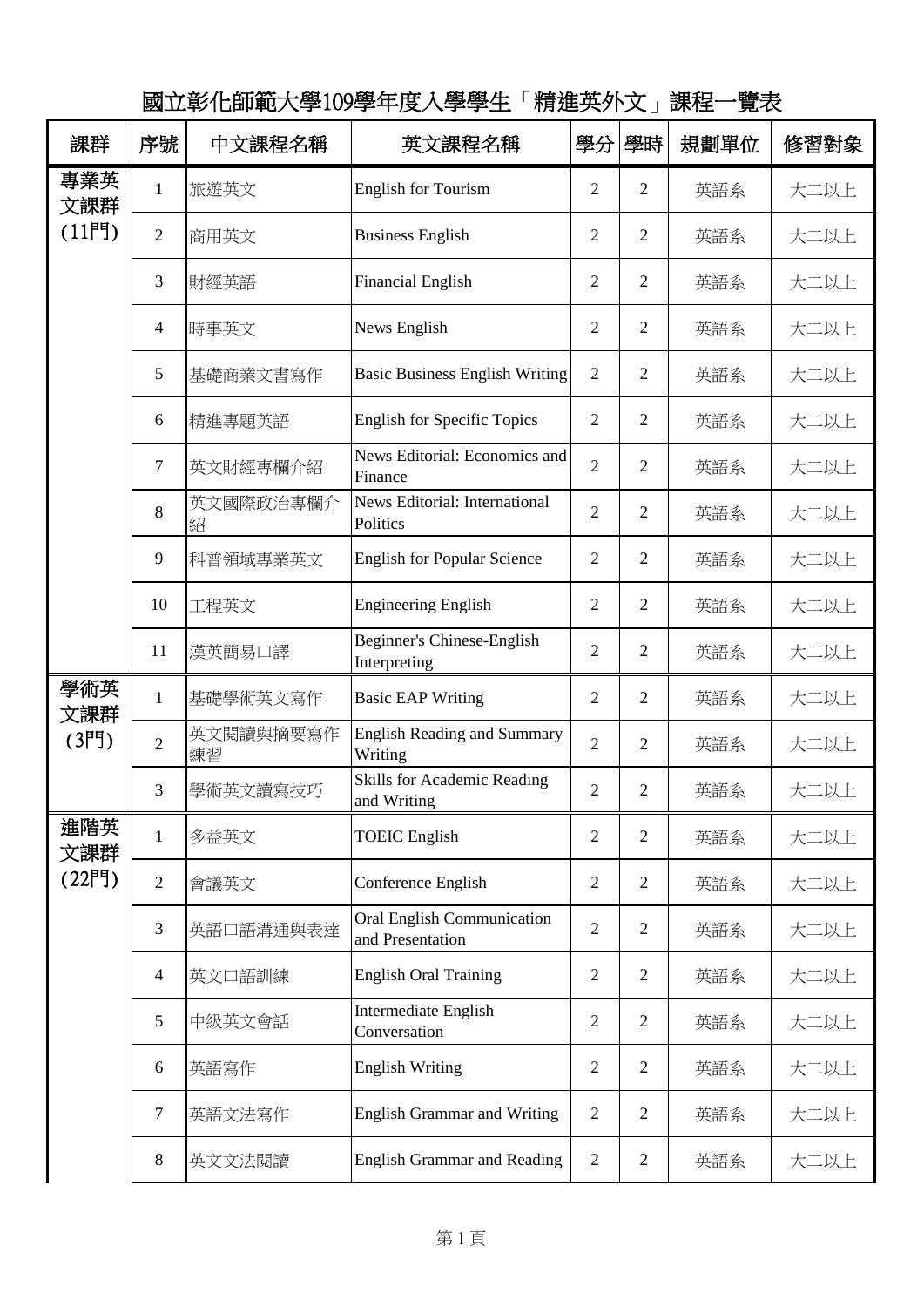| 課群                   | 序號             | 中文課程名稱         | 英文課程名稱                                                                     | 學分             | 學時             | 規劃單位 | 修習對象 |
|----------------------|----------------|----------------|----------------------------------------------------------------------------|----------------|----------------|------|------|
|                      | 9              | 簡報英文           | <b>English for Presentations</b>                                           | $\overline{c}$ | $\overline{2}$ | 英語系  | 大二以上 |
|                      | 10             | 英語學習方法養成       | <b>Strategies for English Learning</b>                                     | $\mathfrak{2}$ | $\overline{2}$ | 英語系  | 大二以上 |
|                      | 11             | 自主英語學習力養成      | <b>Autonomous English Learning</b>                                         | $\overline{2}$ | $\overline{2}$ | 英語系  | 大二以上 |
|                      | 12             | 英語溝通技巧養成       | <b>English Communication</b><br><b>Strategies</b>                          | $\overline{c}$ | 2              | 英語系  | 大二以上 |
|                      | 13             | 英語聽力技巧養成       | <b>English Listening Strategies</b>                                        | 2              | 2              | 英語系  | 大二以上 |
|                      | 14             | 英語閱讀技巧養成       | <b>English Reading Strategies</b>                                          | 2              | $\overline{2}$ | 英語系  | 大二以上 |
|                      | 15             | 精進英語聽力         | <b>Advanced English Listening</b>                                          | $\overline{c}$ | $\overline{2}$ | 英語系  | 大二以上 |
|                      | 16             | 精進英文寫作         | <b>Advanced English Writing</b>                                            | $\overline{c}$ | $\overline{2}$ | 英語系  | 大二以上 |
|                      | 17             | 英語溝通力精進        | <b>Advanced English</b><br>Communication                                   | $\overline{c}$ | $\overline{2}$ | 英語系  | 大二以上 |
|                      | 18             | 精進英文閱讀         | <b>Advanced English Reading</b>                                            | $\overline{c}$ | 2              | 英語系  | 大二以上 |
|                      | 19             | 精進英語口說         | <b>Advanced English Speaking</b>                                           | $\overline{c}$ | $\overline{2}$ | 英語系  | 大二以上 |
|                      | 20             | 進階閱讀           | <b>Advanced English Reading</b>                                            | 2              | $\overline{2}$ | 英語系  | 大二以上 |
|                      | 21             | 英語口語報告力精進      | <b>Advanced English for Oral</b><br>Presentations                          | $\overline{c}$ | 2              | 英語系  | 大二以上 |
|                      | 22             | 國際社交英語力精進      | <b>Advanced English for</b><br><b>International Social</b><br>Interactions | $\overline{2}$ | 2              | 英語系  | 大二以上 |
| 文學與<br>文化課<br>群(15門) | $\mathbf{1}$   | 英美抒情哲學電影欣<br>賞 | Appreciation of Philosophy of<br>Love in Films                             | $\overline{2}$ | $\overline{2}$ | 英語系  | 大二以上 |
|                      | $\overline{2}$ | 英美文學與電影        | <b>British and American</b><br>Literature in Movies                        | $\overline{2}$ | $\overline{2}$ | 英語系  | 大二以上 |
|                      | 3              | 莎士比亞與電影        | Cinematic Shakespeare                                                      | $\overline{2}$ | $\overline{2}$ | 英語系  | 大二以上 |
|                      | $\overline{4}$ | 當代英國文學欣賞       | Introduction to Contemporary<br><b>British Literature</b>                  | $\overline{2}$ | $\overline{2}$ | 英語系  | 大二以上 |
|                      | 5              | 英美名著故事欣賞       | Stories from Masterpieces of<br>Literature                                 | $\overline{c}$ | $\overline{2}$ | 英語系  | 大二以上 |
|                      | 6              | 文化研究           | <b>Culture Study</b>                                                       | $\overline{c}$ | $\overline{2}$ | 英語系  | 大二以上 |
|                      | $\tau$         | 女性主義與性別研究      | Feminism and Gender Study                                                  | 2              | $\overline{2}$ | 英語系  | 大二以上 |

國立彰化師範大學109學年度入學學生「精進英外文」課程一覽表